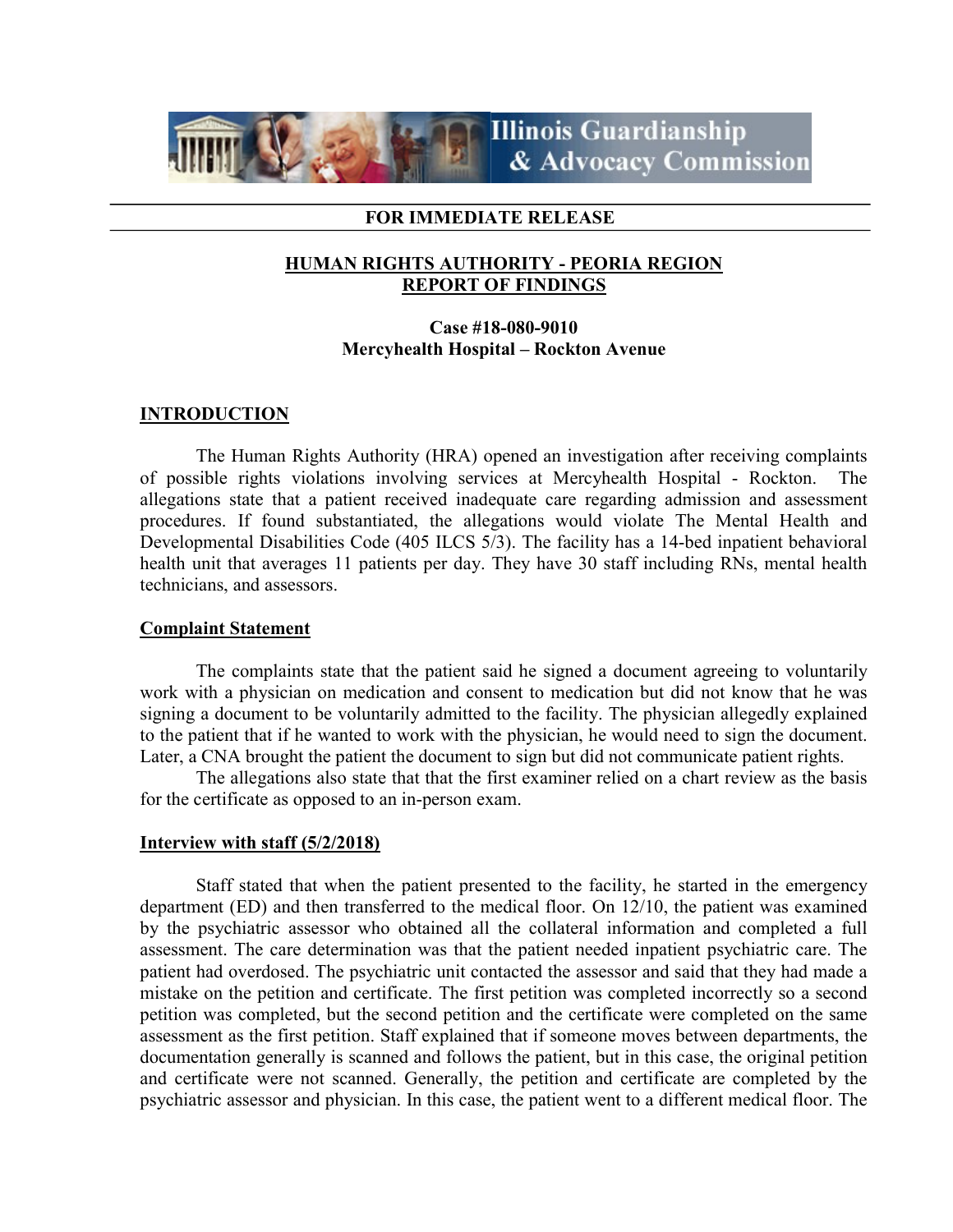ED nurse and physician completed the first petition, then the patient was moved to the medical floor, and the petition was then redone when the patient was transferred to the behavioral health unit because of the errors.

If there is a petition and certificate on the chart, then it follows the patient when they go to a medical floor. Staff explained this was an anomaly and usually mistakes are caught in the moment. The error on the petition was caught but then they made the mistake of redoing the petition, but they usually restart the evaluation process. The patient was assessed only three hours prior and that is why they used the chart review for the second petition. The petition and certificate were dismissed in court. The patient had signed for voluntary admission prior to court but that admission was also dismissed in court.

 It was explained to the HRA that all staff have been educated that they cannot complete an assessment for the petition without it being face-to-face, even if it is only an update. Staff explained when you take over a case as a staff member; you must assure it is done face-to-face. With this assessment, the person who completed the first petition was gone from the facility when the error was realized, otherwise they would attempt to address with the original source whenever possible.

As far as the voluntary admission process, the patient signs the admission application after two explanations are provided by the hospital. The physician explains the process to the patient, then the application is read verbatim to the patient and a signed copy is placed in the chart. The rights are on the voluntary form, so in signing the document, the patient signs his/her understanding of voluntary admission rights. Staff ask if the patient wants anyone notified about the patient's hospitalization. The registered nurse reviews the form a second time with the patient. In this case, the physician documented the process in his progress notes. The patient's capacity was intact on admission, but they did not have him initially sign in voluntarily because he was not safe. Staff said that the resident signed the voluntary admission the next day after being brought to the facility. He wanted to go to work on Thursday and this was a Tuesday. The patient did not ask to leave the facility until the commitment was dismissed. He presented to the ED on 12/9, entered the behavioral unit on 12/10, the involuntary was filed on 12/11 and the patient signed voluntary admission on 12/11. There was a change of status filed on 12/11 and there was discharge on 12/12.

 Explaining the rights depends on who is there when the voluntary commitment is started. The psychiatric assessor may start the admission but then the nurse reviews the patient's rights. If the admission is involuntary, they wait for a physician to make the determination if they need to complete a voluntary admission or pursue involuntary commitment. Staff said that sometimes the patients enter the medical floor with a petition or certificate. A small percentage are on the medical floor first and almost all of those have an overdose diagnosis. Behavioral health can provide some basic medical care. With this case, the physician identified that there were errors with the petition and certificate and asked if the patient wanted to sign a voluntary form after the patient talked to his attorney. Then after that was completed, the patient then said that he did not understand and wanted to leave. Staff said that the attorney talked to the patient after the voluntary had been signed, and then made decisions about the voluntary and took the petitions and certificates into court. The petitions and certificates had already been filed. She argued in court that the voluntary and involuntary admission needed dismissed. They physician offered the voluntary because he felt like the patient still needed to be at the facility.

### **FINDINGS**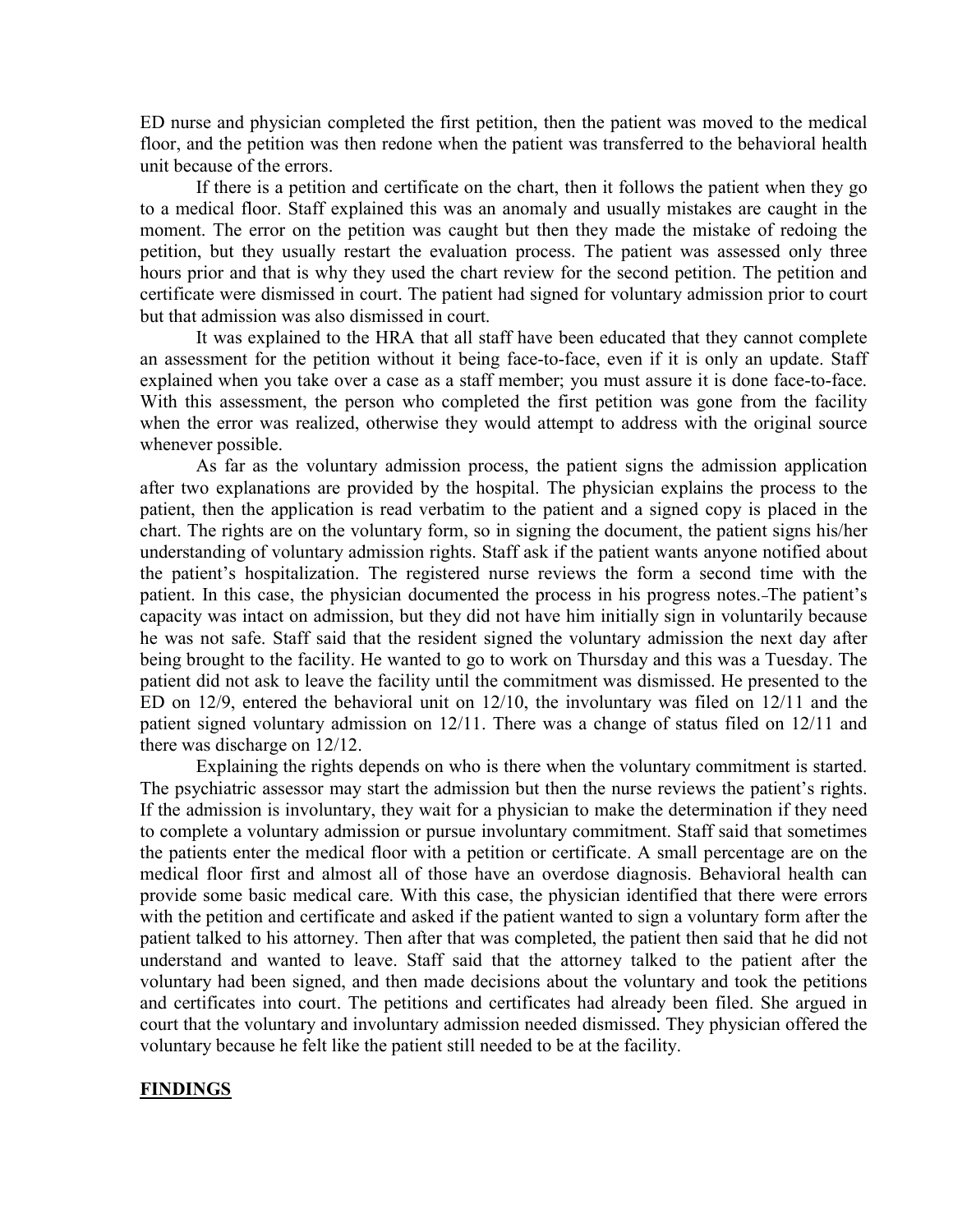The discharge summary, written by the physician, reads "The patient was initially admitted on an involuntary status, but later on review of legal documents showed that the patient's petition was not done correctly. The second certificate was not addressed at the time of the initial evaluation. I started working on 12/11/2017 and at that point I noticed the error on the petition. I talked to the patient and offered him that we cannot commit him against his will but if he is willing to sign voluntary paperwork, he has that option. I explained the voluntary paperwork and the patient was also provided all the information about voluntary paperwork at in [sic] written form which the patient agreed and signed it … The patient advocacy commission representative talked to the patient and she brought the case in front of the judge, but I was told that the judge gave the order to discharge the patient from the hospital unless the patient chose to stay in the hospital. I discussed with the patient and told him about the judge's orders and offered him informal admission which the patient refused. He stated that he wants to go home as soon as possible." The narrative states that the physician explained his reasoning for the recommendation that the patient stay at the facility, which included monitoring dose titration and side effects from the medication.

 The HRA reviewed a progress note dated 12/10/2017 written by the LCPC (Licensed Clinical Professional Counselor) which reads "Contacted by unit, as patient's Petition and Certificate had errors. Partnered with nursing staff to correct errors on Petition and Certificate."

 There were two groups of petitions and certificates provided to the HRA. The second petition, which was electronically filed on 12/11/2017 states that the petitioner based the assertion that the individual is in need of immediate hospitalization "Per chart review, patient took a half a bottle of Trazodone and 2 Xanax and texted his daughter that he did not want to live anymore. Patient admits being depressed from recent divorce." Additionally, the certificate filed with the second petition states "Per chart review, patient overdosed on Trazodone and presents with relationship stressors." The first and second petitions were signed by two different staff, the first petition does not appear to have been filed, and the rights of the admittee on the first petition do not appear to have been signed. There is also no signature indicating that a copy was provided to the respondent.

The HRA reviewed a progress note written on 12/10 by a facility physician that reads "Pt states he is doing ok. No arrhythmias overnight. Labs ok. Pt is medically stable. I consulted [Physician] form psychiatry to see and assess if pt requires further inpatient care. Pt states he wants to go home. He seems to be in denial of the seriousness of his overdose at this point."

 The HRA reviewed an application for voluntary admission that was signed by the patient. The form states that the patient has "… been informed of the 'Rights of Voluntary Admittee' as explained on the second page [of the form]. I have been given a copy of the 'Rights of Individuals' which states in detail my rights as an individual receiving services. I understand that a copy of this form will be given to me on admission. I further understand that a copy of this form will be given to anyone who accompanied me and to any parent, relative, or attorney whom I indicate." The form also states: "I certify the following; that the above person has been examined and is considered clinically suitable for voluntary admission, that the individual has the capacity to consent to voluntary admission, that he/she is able to understand that he/she is being admitted to a mental health facility and that he/she may request discharge at any time by placing the request in writing and that the change is not automatic, and that he/she understands that within 5 business days of receiving the written request for discharge a facility must either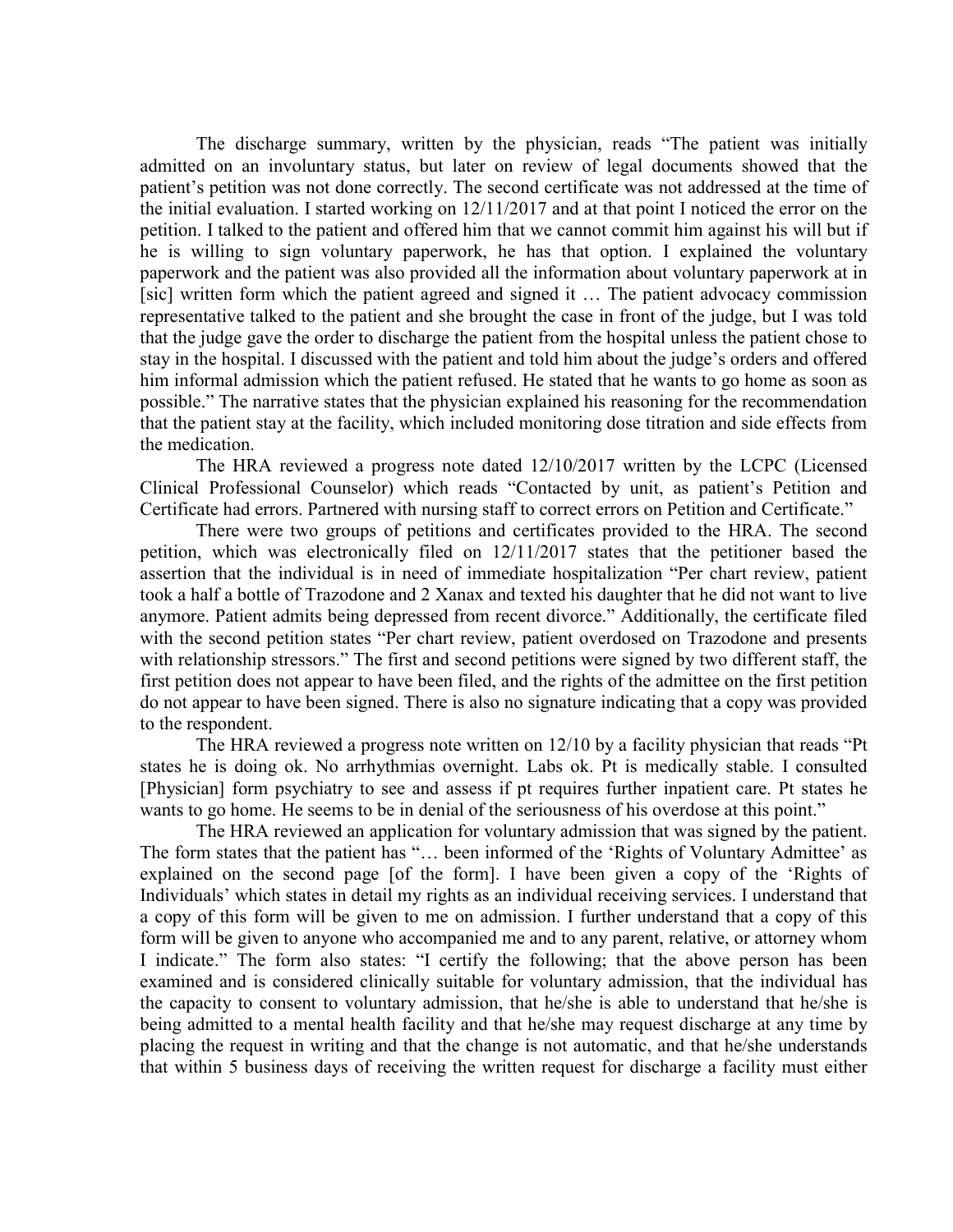discharge or initiate civil commitment proceedings." The HRA reviewed a copy of the "Rights of Individuals" form that was signed by the patient.

The HRA reviewed the facility policy titled "Involuntary Admission of Adults to Behavioral Medicine Unit – Admission Pursuant to Petition and Certificates" which requires that the petition for involuntary admission shall be accompanied by a certificate and "The physician, qualified examiner, or clinical psychologist must personally examine the recipient not more than 72 hours prior to admission. The certificate shall indicate that the physician, qualified examiner, or clinical psychologist did so." The HRA also reviewed a policy titled "Declination of Voluntary Admission on the Behavioral Medicine Unit" which states the purpose of the policy is to "… admit persons as voluntary patients/recipients only if they meet the criteria under the Mental Health and Developmental Disabilities Code and have the capacity to consent to such admission." The policy then states that "In order to be admitted to the Behavioral Medicine Unit as a voluntary patient/recipient, the applicant must be clinically suitable for admission as a voluntary patient/recipient and have the capacity to consent to voluntary admission. 1. Capacity to consent means that in the professional judgement of the facility director or his or her designee, the person is able to understand that: (1) he or she is being admitted to a mental health facility; (2) he or she may request discharge at any time. The request must be in writing, and discharge is not automatic; and (3) within 5 business days after receipt of the written request for discharge, the facility must either discharge the person or initiate commitment proceedings." The policy also states that it must be documented that the individual is suitable for voluntary admission.

 The Mental Health and Developmental Disabilities Code states that "The petition shall be accompanied by a certificate executed by a physician, qualified examiner, psychiatrist, or clinical psychologist which states that the respondent is subject to involuntary admission on an inpatient basis and requires immediate hospitalization. The certificate shall indicate that the physician, qualified examiner, psychiatrist, or clinical psychologist personally examined the respondent not more than 72 hours prior to admission. It shall also contain the physician's, qualified examiner's, psychiatrist's, or clinical psychologist's clinical observations, other factual information relied upon in reaching a diagnosis, and a statement as to whether the respondent was advised of his rights under Section 3-208" (405 ILCS 5/3-602).

The Code reads "Any person 16 or older, including a person adjudicated a person with a disability, may be admitted to a mental health facility as a voluntary recipient for treatment of a mental illness upon the filing of an application with the facility director of the facility if the facility director determines and documents in the recipient's medical record that the person (1) is clinically suitable for admission as a voluntary recipient and (2) has the capacity to consent to voluntary admission. (b) For purposes of consenting to voluntary admission, a person has the capacity to consent to voluntary admission if, in the professional judgment of the facility director or his or her designee, the person is able to understand that: (1) He or she is being admitted to a mental health facility. (2) He or she may request discharge at any time. The request must be in writing, and discharge is not automatic. (3) Within 5 business days after receipt of the written request for discharge, the facility must either discharge the person or initiate commitment proceedings" (405 ILCS 5/3-400).

#### **CONCLUSION**

The facility admitted to having updated a second petition and certificate "per chart review" which is in conflict with the Code (405 ILCS 5/3-602) and the facility's own policy